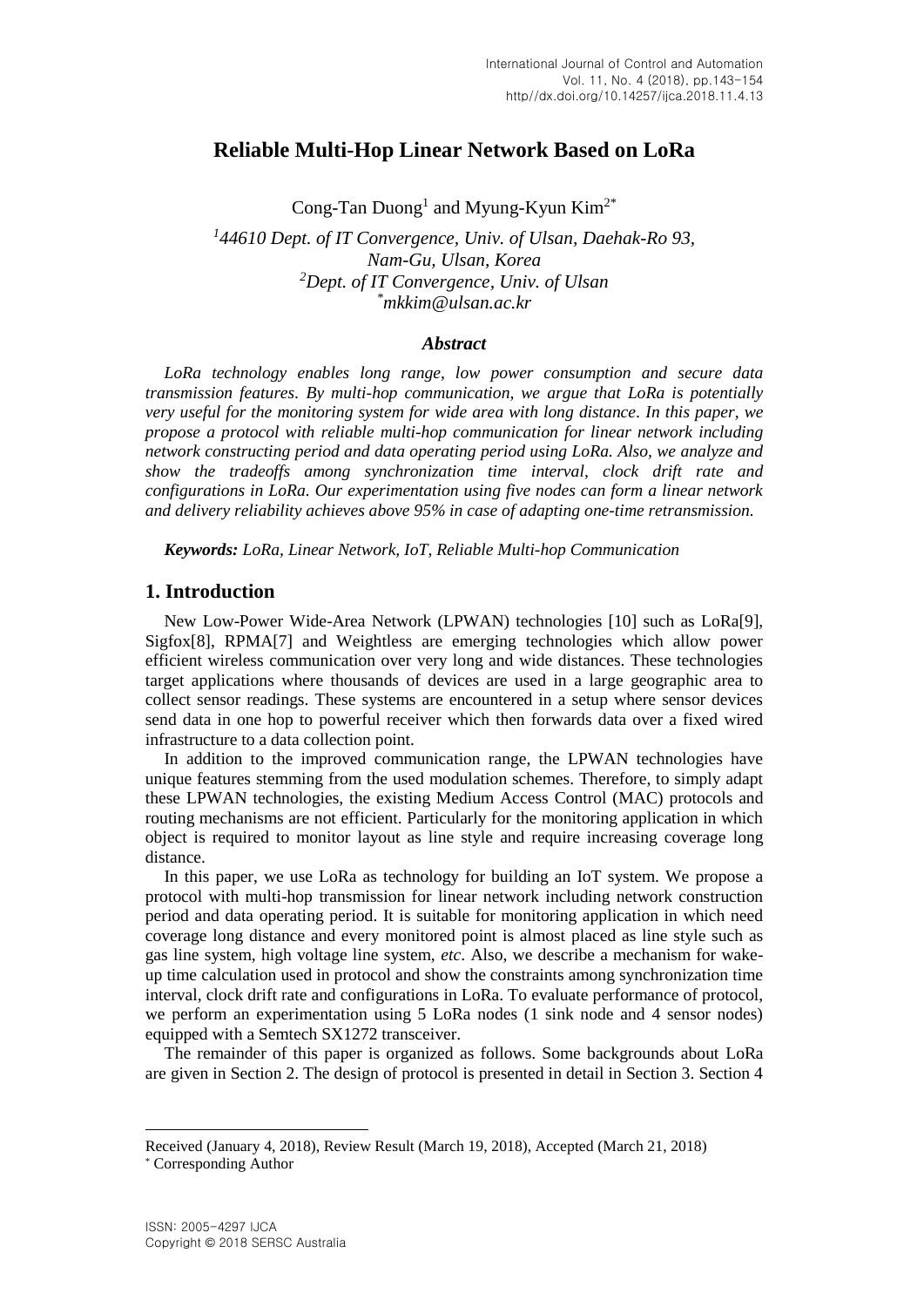evaluates the performances of protocol base on result of experimentation. Finally, we conclude the paper.

# **2. Background**

# **2.1. LoRa Specification**

LoRa [2][3] is a proprietary spread spectrum modulation technique by Semtech. It is a derivative of Chirp Spread Spectrum(CSS) with integrated Forward Error Correction (FEC). A LoRa transceiver can decode transmissions 19.5 dB below the noise floor, thus, enabling very long communication distances. LoRa key properties consist of long range, high robustness, multipath resistance, doppler resistance and low power. Today, LoRa transceiver can operate between 137 MHz to 1020 MHz, and thus can also operate in licensed bands. However, they are often deployed in ISM bands (EU: 868MHz and 433MHz, USA: 915MHz and 433MHz). But the use of frequency is depended on the region (EU:868 MHz-870 MHz, US: 902 MHz-928 MHz, Korea: 917MHz – 923 MHz).

A typical LoRa radio provides five configuration parameters: carrier frequency, bandwidth, transmission power, spreading factor and coding rate [3].



 $SF = SpreadingFactor$ 

**Figure 1. LoRa Packet Structure**

The LoRa packet structure is shown in Figure 1. Starting of packet is preamble, it can be programable 6 to 65535 symbols, to which the radio appends 4.25 symbols. In fact, the receiver need at least 4 symbol time to acquire lock on a preamble, so the range of preamble as shown is reasonable. Thereafter is an optional header. There are two type of header mode: explicit mode and implicit mode. With explicit mode, header provides information on the payload including payload length, forward error correction code rate and the presence of an optional 16-bits CRC for the payload. In term of implicit mode, the payload length, coding rate and CRC presence are fixed or known in advance. They are must be manually configured on both sides of radio link. At the end of the payload an optional 16-bit CRC may be included.

The airtime of a LoRa transmission depends, besides the payload size and preamble length, on the combination of SF, BW, and CR. The duration of a transmission can be calculated based on formula which is describes in the datasheet [5] of Semtech LoRa chip in detail. It has to be noted that depending on the selected communication settings a data packet can have significant variations in airtime.

# **2.2. IBM LoRaWAN C-library (LMIC)**

In order to provide a portable implementation of LoRaWan MAC layer protocol, IBM developed the LoRaWAN in C (LMiC) library [11][12]. The architecture of LMiC is divided into four layers: Application layer (APP), MAC state engine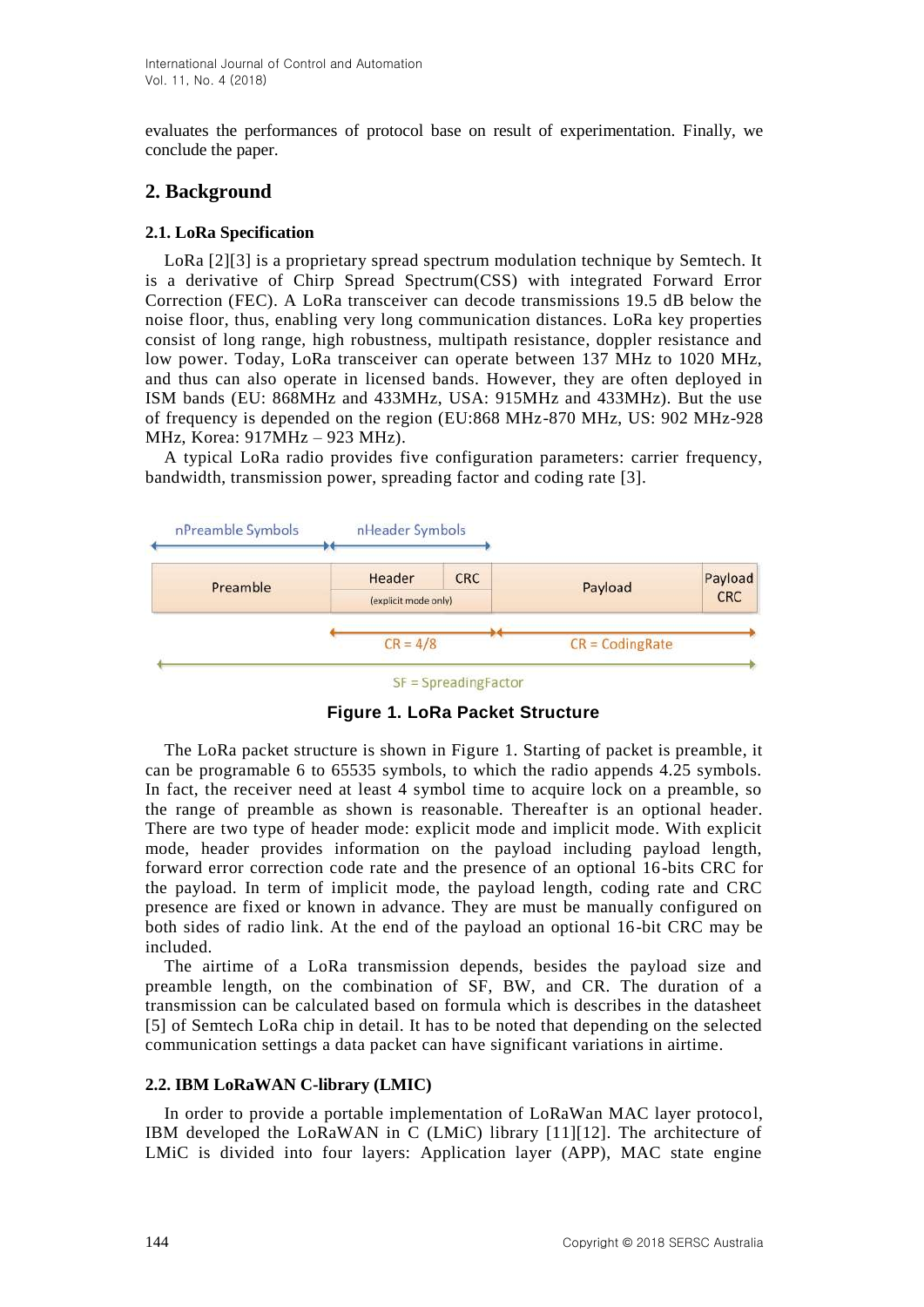(MAC), Run-time environment (RTE), and Hardware Abstraction Layer (HAL), as shown in Figure 2.



**Figure 2. Architecture of LMiC**

At the bottom of the architecture, HAL is responsible for communicating with the micro controller unit (MCU) to control the LoRa radio chip. In LMiC, this layer is implemented compatible with the STM32/Cortex-M3 platform. Above HAL, the layer RTE offers a programming model that is based on an event-loop mechanism and manages the tasks of MAC protocol in queues. This layer also takes care of timer to ensure that the constraints of timing of the MAC protocol is satisfied.

The MAC layer, which runs on the RTE, is the implementation of LoRaWan protocol. It has responsibilities of scheduling and perform tasks of listening channels, transmitting and receiving data, and put the radio into sleep state, according to protocol specification. This layer also provides a list of APIs to support the APP layer, which is on top of the architecture and should be implemented by user. The APIs allow user to setup network parameters, set and clear data to send, enable and disable beacon tracking functions, and so on.

In this paper, we introduce a new LoRa MAC protocol, which is implemented based on LMiC library. In our implementation, the RTE and HAL layers are basically maintained. The MAC layer is replaced according to the new design of protocol. Next section will describe protocol design in detail.

# **3. Protocol Design**

### **3.1. Protocol Overview**

In this section we describe the design of protocol with multi-hop communication for linear network in detail. The protocol structure consists of two periods: Network Initialization Period and Data Operation Period.

### **3.1.1. Network Initialization Period (NIP):**

The Network Initialization Period will be performed at the beginning of life time to forming linear network by every node and perform from sink node. The purpose of NIP is to make sure every node in the network is placed at the position that forming a linear network is possible. Besides, NIP is also to make sure that after performing network successfully, every node will go to Data Operation Period at the same time. Because the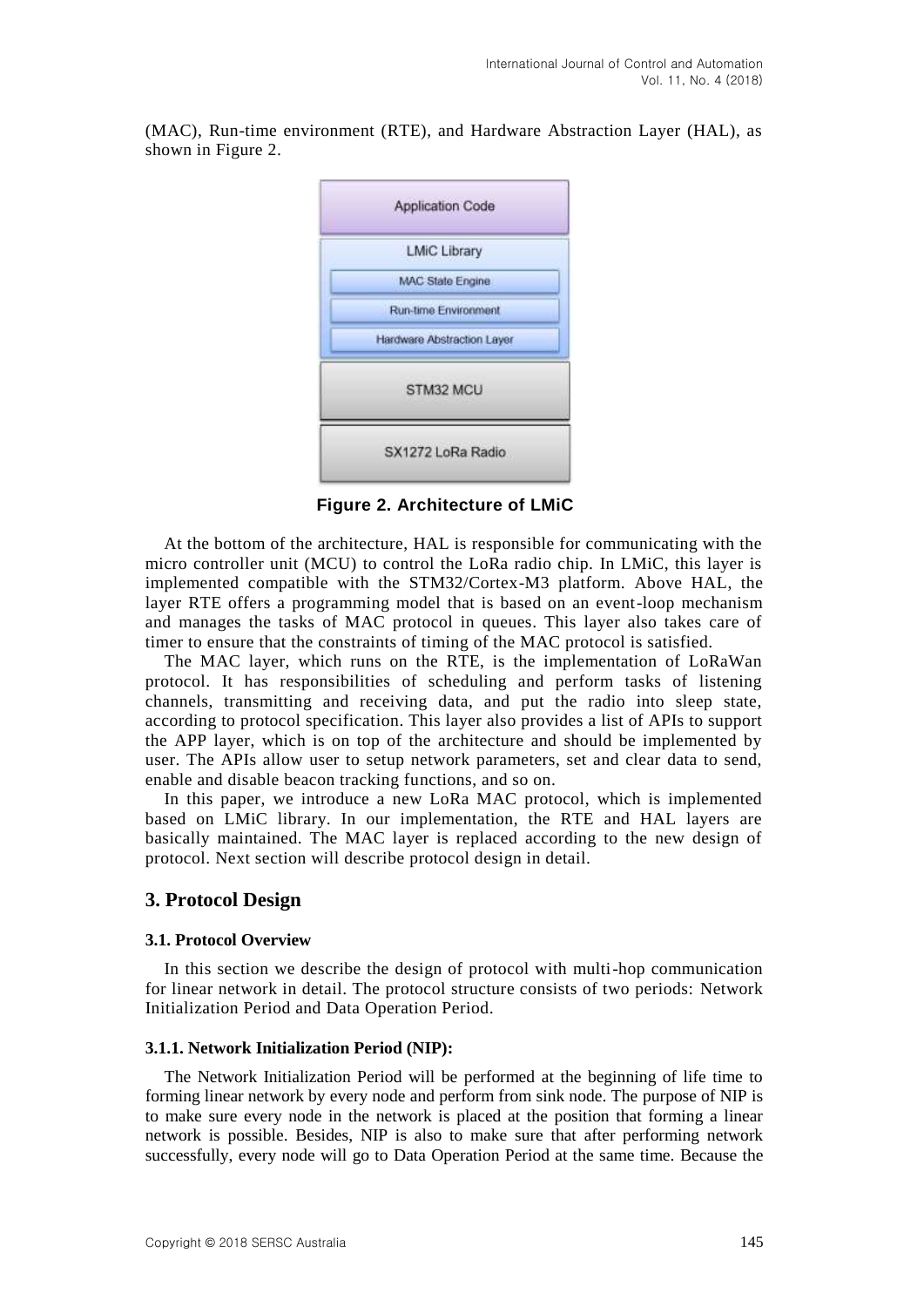purpose of protocol is dedicated for the monitoring application in which need coverage long distance and every monitored point is almost placed as line style, so we suppose: Every node is placed at the positions that forming a linear connection is possible and the maximum hop-count of network is pre-known.

| 3 bits                                                 | 5 bits    | 4 bits    | 4 bits      |  |  |  |  |  |
|--------------------------------------------------------|-----------|-----------|-------------|--|--|--|--|--|
| MSG_TYPE                                               | SENDER_ID | Max_Depth | Passed_Time |  |  |  |  |  |
| <b>Figure 3. Request Initialization Message Format</b> |           |           |             |  |  |  |  |  |
| 3 bits                                                 | 5 bits    | 1 Byte    |             |  |  |  |  |  |
| MSG TYPE                                               | SENDER ID |           | SRC FB      |  |  |  |  |  |

### **Figure 4. Feedback Message Format**

To performing initialization network, a Request Init Message (REQ) and Feedback Message (FB) are used. The Figure 3 outlines structure of the REQ. The first byte includes the type of this message and the node ID of REQ's sender. And the byte is to store the maximum depth of network and passed time. The Passed\_Time field is to notify receiver that how many time slot already undergone. FB message is illustrated as Figure 4 including message type, sender ID and source of FB which is the node id of the node that successfully upward the first FB message to its previous grade node. Source of FB can be its node id that actively upward FB by itself. If it passively upward FB after receiving FB from its next grade node, the SRC\_FB will be same with received FB.

The Figure 5 shows how the network initialize in detail. This period will be performed in certain time interval  $T_{NIP}$ . After powering on, every sensor node goes to listening mode to overhear REQ message from its previous grade node. And the sink node start forming linear network by broadcasting REQ message including maximum depth of network and passed time is 1. Every sensor node, after receiving REQ from its previous grade node, it prepares its REQ including Max\_Depth information in received REQ and increasing Passed Time by 1, then send to next grade node. Also, right after receiving REO, it uses Passed\_Time information to calculate remaining time to go to data operating period. Let  $T_{slot}$  denote the time slot which is long enough to be greater than time on air of both REQ message and FB message. The remaining time is calculated as follow:

$$
t_{remain} = T_{NIP} - Passed\_Time * T_{slot}
$$
 (1)

To make sure that the next grade node received REQ or not, every node (except leaf node) will perform overhearing to track the REQ of next grade node in slot after sending REQ slot. In case of tracking the REQ fail, it increases Passed\_Time by 2 and re-send REQ in next slot as last chance.

In this period, before initialization process finish, Sink node will try to receive feedback message which is upwarded from sensor node to be aware of the result which is successful or not based on SRC\_FB information in FB. To do so, every node will overhear FB message in short time at the beginning of slot after tracking REQ msg from next grade node successfully. In case of success, leaf node start to send FB in slot after receiving REQ from previous grade node and others node will upward FB to sink node after receiving FB from next grade node. In case of failure, if a node do not track REQ at the second time then it will start send FB in next slot to upward initialization fail status to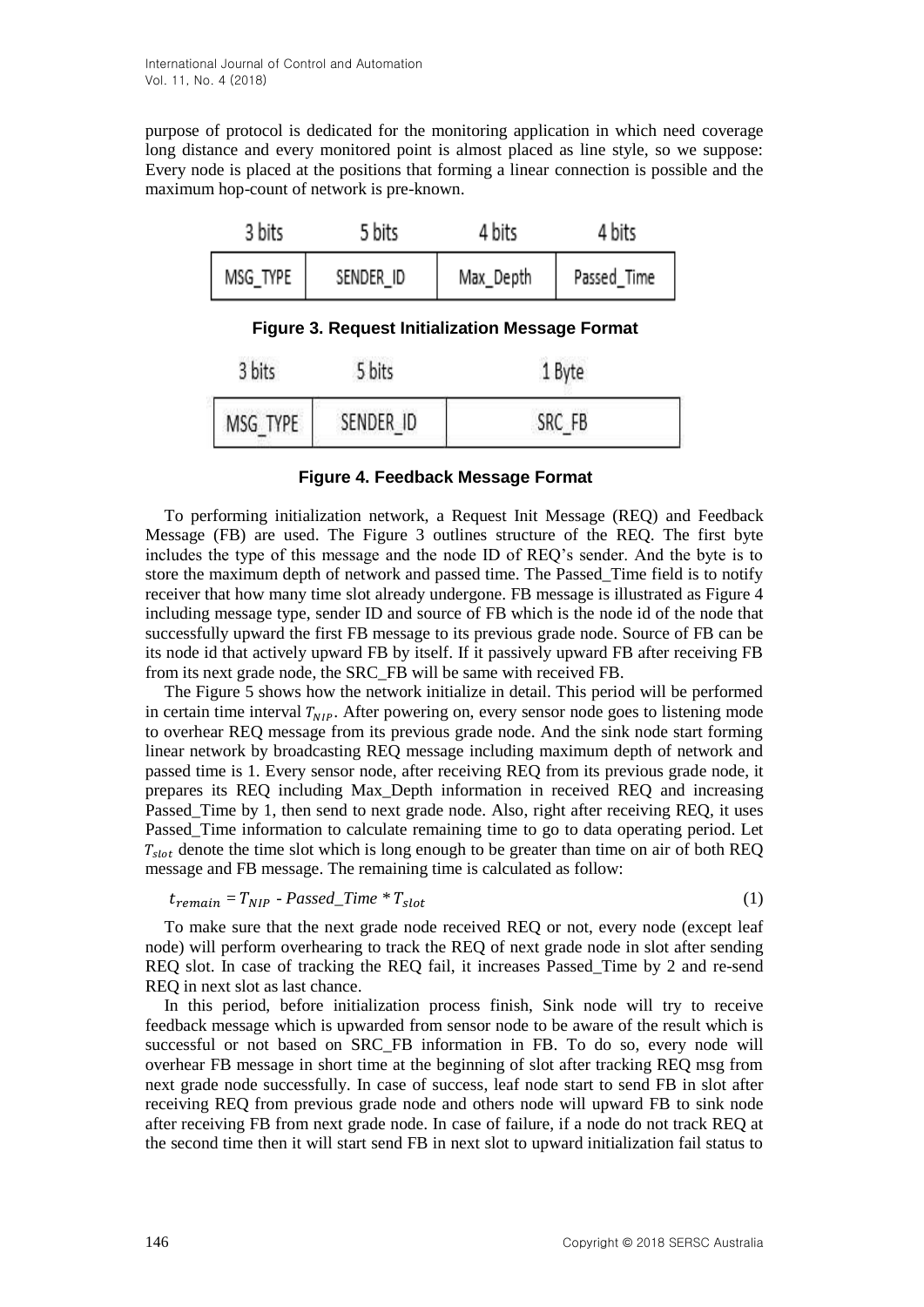

**Figure 5. Network Initialization Scheme**

the sink node. Besides, even though a node can track a REQ from next grade node, it will schedule event to send

FB once complete REQ reception from its previous grade node to guarantee that FB can always be sent even without receiving FB its next grade node. This event can be scheduled as worst case in which higher grade nodes receive REQ within 2 and is performed at:

 $3 * (Max\text{Depth} - depth_n + 1)$  slots after receiving REQ from its previous grade node.

For the required duration time of NIP, we can easly to calculate as worst case:

 $T_{NIP} \geq 4^* \text{Max\_Depth} \cdot r_{slot}$  (2)

### **3.1.2. Data Operation Period (DOP):**

In the data operation period, every sensors node forward data packet in pipeline fashion to send data to sink node. A node can combine the received data packet from next grade node with its own data and send them together. Every node use slot with certain duration time  $T_{slot}$  to receiving or sending data packet. The  $T_{slot}$  has to be considered greater than duration time for transmitting data packet with maximum length after combining data at node 1. To increasing delivery reliability of the network, we define a mechanism to allow one-time retransmission when first sending time is not successful. The Figure 6 show the data operation schemes of protocol in a cycle. A node, after receiving data packet from next grade node, it will send its data packet in next slot. And right after sending data packet, the node overhears data packet which is sent by previous grade node to be aware that last transmission was successful or not. It will re-send the data packet only one more time after overhearing duration if the tracking is fail. If a node does not receive packet at the first time, it will go to sleep and try to receive after two timeslots. Because every sensor node has one-time retransmission so the nearer node to the sink node has more number of receiving time. Naturally, every node has to send its own data to previous grade node at the last sending slot even if it does not receive any packet from next grade node. With LoRa transceiver, to receiving the packet, the modem will remain RX mode during given period of time to perform receiving packet. If the modem does not detect any packet or reception is fail, it will generate the RxTimeout (RxTO) interrupt and goes back to Standby Mode. In case of successful packet reception, the modem will generate RxDone interrupt at the end of received payload.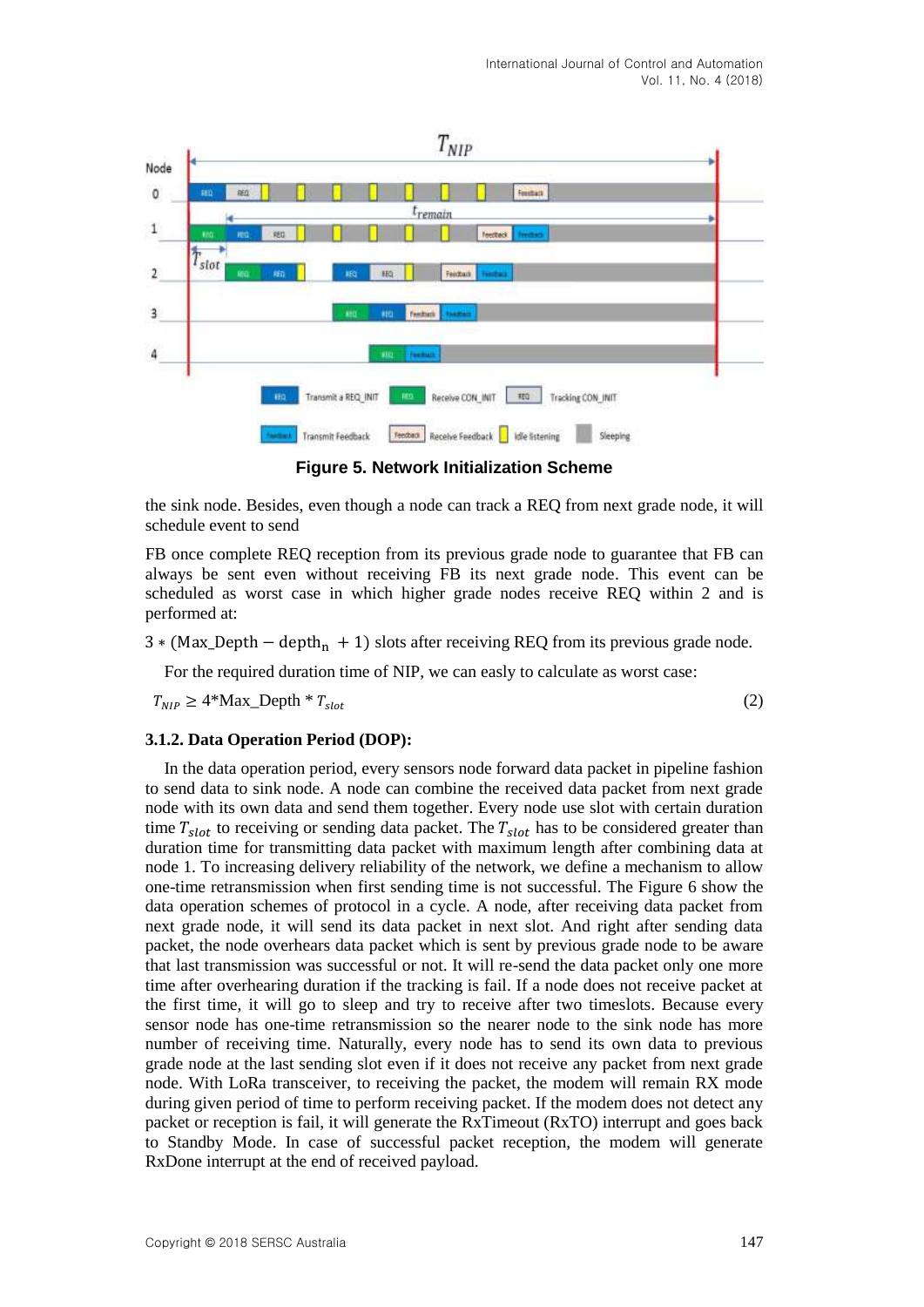International Journal of Control and Automation Vol. 11, No. 4 (2018)



### **Figure 6. Data Operating Period Scheme with One-Time Retransmission**

With the worst case, every sensor node is fail when sending packet at first time and has to retransmit one more time. To avoid collision, the duration of cycle need to be greater the duration to forward data packet from leaf node to sink node in the worst case as follow:

 $dur_{cycle} \geq (3^*Max\_Depth + 1)^* T_{slot}$  (3)

To evaluate the delivery reliability performance, we will compare one-time retransmission case with no retransmission case. In no retransmission case, every node simply has one time only to transmit data to previous grade node as the Figure 7.



### **Figure 7. Data Operating Period Scheme Without Retransmission**

With no retransmission case, to avoid collision the duration of cycle will be as follow:

 $dur_{cycle} \geq Max\_Depth * T_{slot}$  (4)

#### **3.2. Wake-up Time Calculation**

In the first cycle after network initialization period as Figure 7, leaf node will wake up to send data at the starting time of DOP and others node calculate the wake-up time to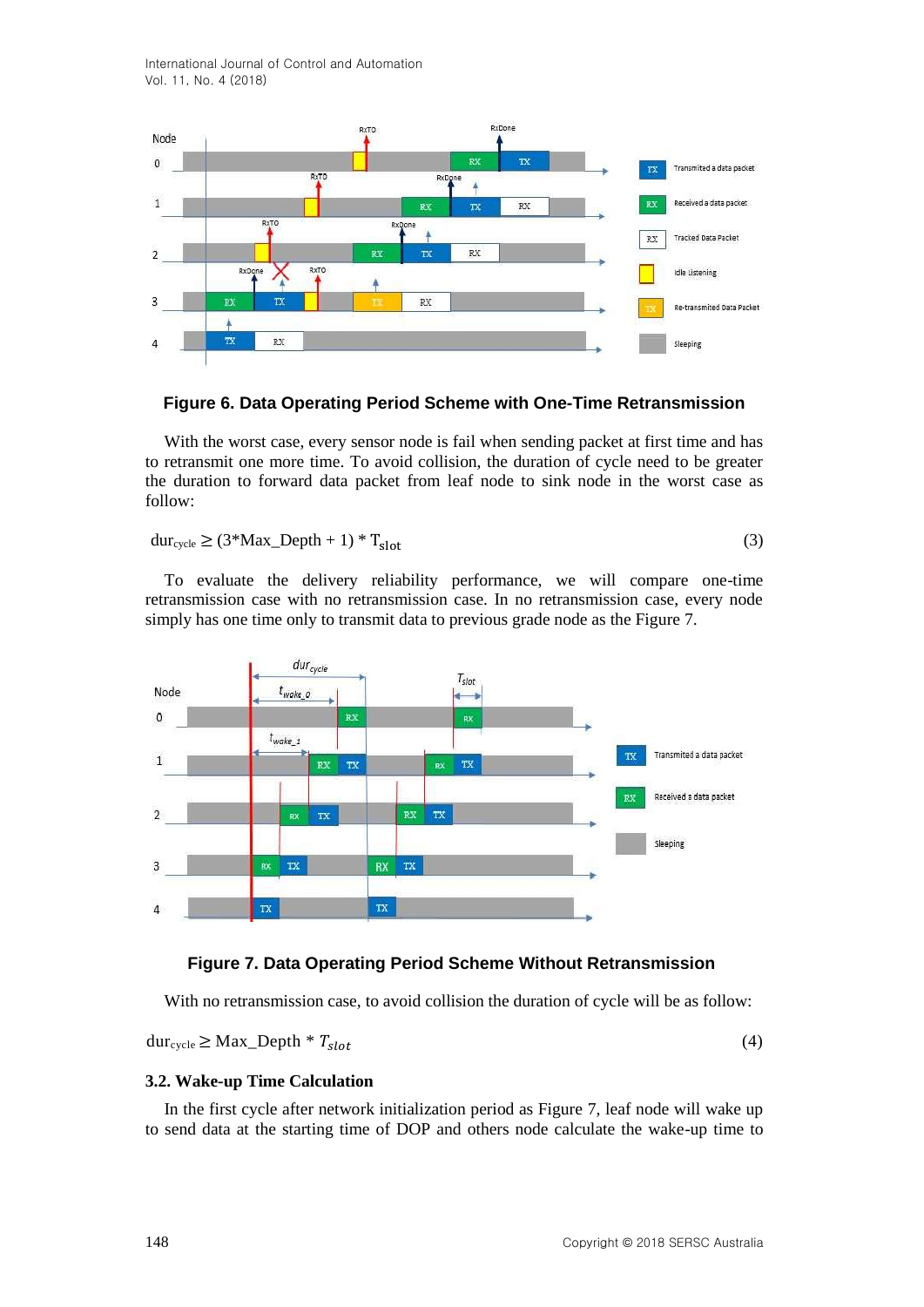receive packet from next grade node based on its hop-count (*depthn*) and maximum depth of network as below:

$$
t_{\text{wake\_}n} = (Max\_Depth - depth_n - 1) * T_{\text{slot}}
$$
 (5)

The most important thing to insure protocol operating well is time synchronization from second cycle and so on. Because of clock drift, every node will be loss synchronization after long enough time. So, we provide an algorithm to perform wake-up time calculation during data transmission time. Every node has to wake up to receiving at the same time with next grade node sending. So, a node can be time source of previous grade node. The Figure 8 describes wake-up time calculation algorithm in our protocol. There are two phases: the first phase is for performing receiving data packet from next grade node at the beginning of cycle for each node, thereafter is for performing sending message to previous grade node supporting one-time retransmission. Leaf node will only do second phase and sink node will only first phase. For the intermediate node, they must perform both phase and they will perform first phase until starting first TX time then go to second phase. At the beginning of cycle, every node will schedule wake-up time in next cycle and schedule first TX time for intermediate node. After receiving data packet from next grade node, a node will calculate and update the first TX time and the wake-up time in the next cycle to wake up at the same with the next grade node.



a. RX wake-up Time Calculation Algorithm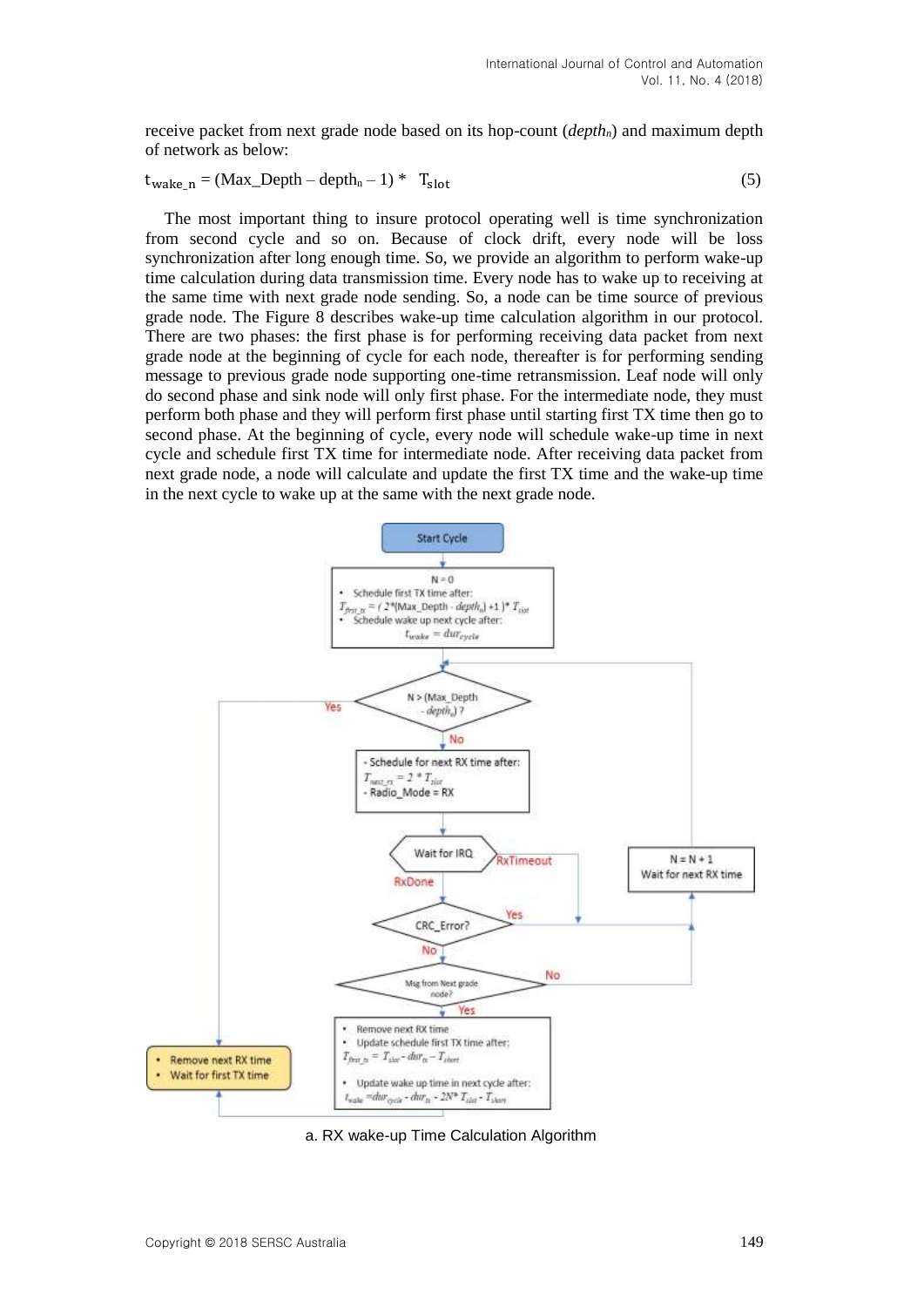International Journal of Control and Automation Vol. 11, No. 4 (2018)



b. TX wake-up Time Calculation Algorithm

# **Figure 8. Wake-up Time Calculation Algorithm**

Where:

• *dur*<sub>cycle</sub>: duration of cycle

 $dur_{tx}$ : Time on air of packet which is sent by next grade node. It is calculated by formula

• *N*: Respective receiving times in the cycle

• *T<sub>short</sub>*: MCU need a short time to actually change to TX mode in Radio Chip to send packet

### **3.3. Cycle Duration Requirement and Tradeoffs in LoRa**

In this section, we will show several factors affect how we choose the length of preamble and receiving timeout base on synchronization period to avoid loss synchronization. Denote the synchronization period as *Tsync,* and the clock drift rate as *rclk..* The maximum clock difference [4] between two nodes is:

$$
t_{diff} = 2 * T_{sync} * r_{clk} \tag{6}
$$

where the factor of two reflects the worst case when each node's clock drifts in the opposite direction.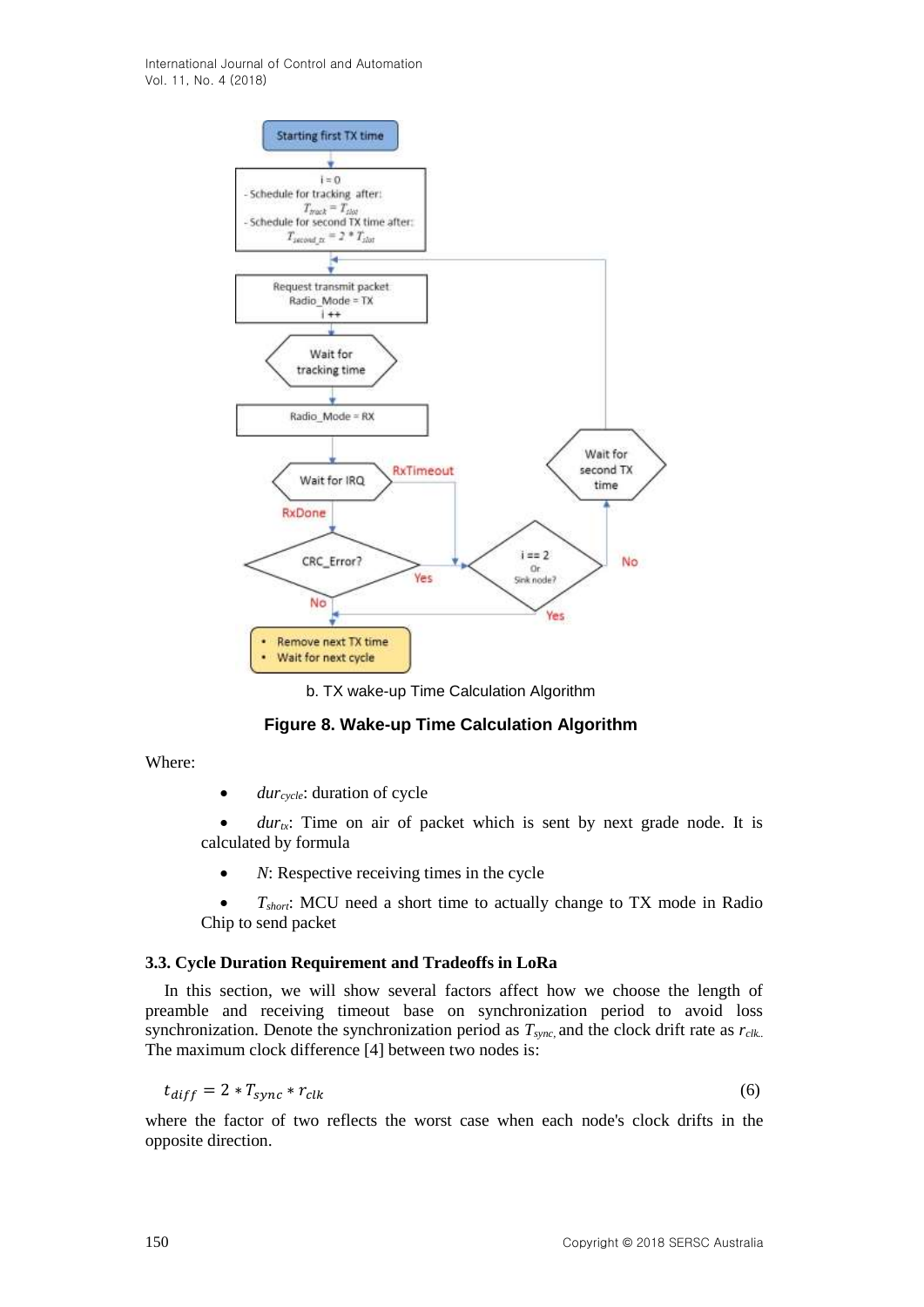Between two nodes, the sender has a role as time source. So, we have two worst case: (1) clock of receiver is faster, (2) clock of receiver slower as the Figure 9. Denote minimum time for the modem to acquire lock on preamble as  $t_{mtone}$ ,  $t_{preamble}$  is time on air of preamble and  $t_{timeout}$  is duration receiver in RX mode to detect valid preamble.  $t_{mtone}$  in LoRa is as 4 symbol time which is described in Semtech LoRa transceiver document. The length of preamble and timeout are configured in the register of radio chip. In this protocol, synchronization period is duration of cycle.



**Figure 9. Clock Drift between Two Nodes**

In case 1, to detect preamble from sender, the timeout in receiver have long enough to overlap preamble at least 4 symbols. It means:

$$
t_{timeout} \geq t_{diff} + t_{mtone} = 2 \, dur_{cycle} \, r_{clk} + 4 \cdot r_{symb} \tag{7}
$$

In case 2, to detect preamble, the preamble is long enough to overlap with receiving window of receiver at least 4 symbol time, It means:

$$
t_{preample} \geq t_{diff} + t_{mtone} = 2 \, dur_{cycle} \, r_{clk} + 4^* \, T_{symb} \tag{8}
$$

In conclusion, to insure that every node does not loss synchronization during data operation, we need to take into account two constraint from Eq. (7), (8) that they have to be satisfied.

# **4. Performance Evaluation**

In this section, performance of the protocol will be evaluated under result of experimentation in real environment. We will perform experimentation in two cases. The first one is for protocol without retransmission. And the second is for protocol with onetime retransmission. They are performed with same configurations, network topology and location. The protocol is deployed on MultiConnect Mdot which is LoRa modules using STM32F411RET Processor and radio chip SX1272 and is developed by MultiTech.

Some important networking parameters and LoRa configurations are shown in Table 1. In this network topology, we deploy five nodes including one sink node and four sensors node. The data message we use in data operation period has format as the Figure 10 including four fields. The first byte stores node id of message and data type of message, which can be temperature or humidity, *etc*. And we use 2 bytes to include sequence of message information. The last field is value of data. A node, after generating is data to send, it has to append data packet of next grade node to send them together. So, the length of data packet can be different between different node. With the maximum depth of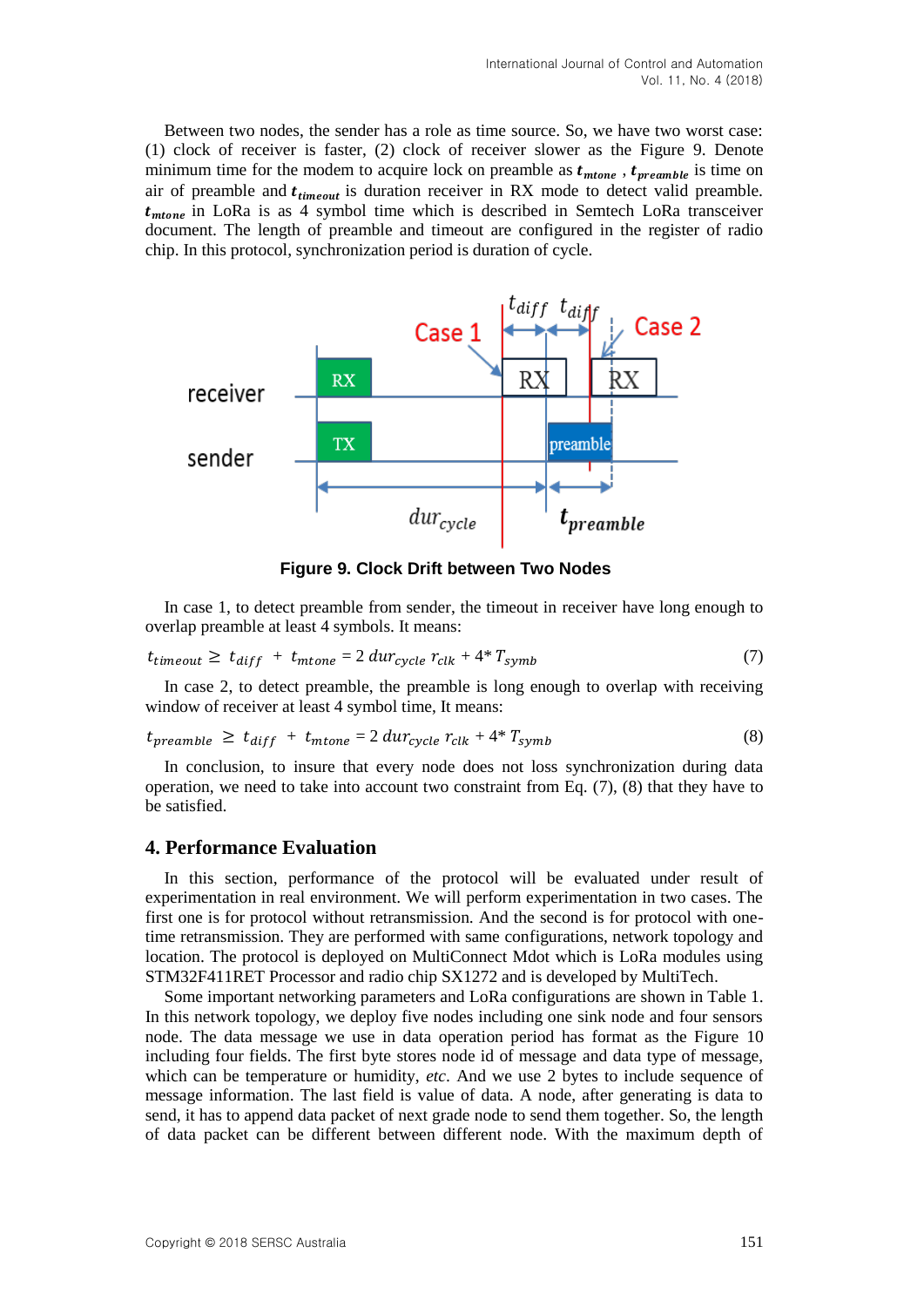$5.111$ 

 $r$  Links

| J DILS  | 3 DILS    | z Bytes      | z Bytes    |  |  |
|---------|-----------|--------------|------------|--|--|
| Node ID | Data_Type | Sequence_No. | Data Value |  |  |

 $0.01 + 1.01$ 

 $0.01 + 1.0$ 

### **Figure 10. Data Packet Format**

network is 4, the maximum length of data packet will be 20 bytes, which happen at node 1.

| $1.4010$ $1.100110$ $1.01119$ $1.010110$ |           |                   |          |  |  |  |  |  |
|------------------------------------------|-----------|-------------------|----------|--|--|--|--|--|
| <b>Parameters</b>                        | Value     | <b>Parameters</b> | Value    |  |  |  |  |  |
| Bandwidth                                | $125$ kHz | CRC.              | Enabled  |  |  |  |  |  |
| Transmission power                       | 14dBm     | Frequency         | 922 MHz  |  |  |  |  |  |
| Coding Rate                              | CR4 5     | Preamble Length   | 8 Symbol |  |  |  |  |  |
| <b>Header Mode</b>                       | Explicit  | <b>RX</b> Timeout | 8 Symbol |  |  |  |  |  |

# **Table 1. Networking Parameters**

### **Table 2. Cycle Duration Parameters**

|                              | $T_{slot}(ms)$ | $dur_{\text{cycle}}$ |                 | $T_{slot}(ms)$                     | $dur_{\text{cycle}}$ |      | $T_{slot}\left(ms\right)$ | $dur_{\text{cycle}}$ |                 | $T_{slot}$ (ms) | $dur_{\text{cycle}}$ |
|------------------------------|----------------|----------------------|-----------------|------------------------------------|----------------------|------|---------------------------|----------------------|-----------------|-----------------|----------------------|
|                              |                | 'ms)                 |                 |                                    | (ms)                 |      |                           | (ms)                 |                 |                 | (ms)                 |
| SF12                         | 1500           | 6000                 | SF9             | 400                                | 1600                 | SF12 | 1500                      | 19500                | SF <sub>9</sub> | 400             | 5200                 |
| SF11                         | 1000           | 4000                 | SF <sub>8</sub> | 300                                | 1200                 | SF11 | 1000                      | 13000                | SF <sub>8</sub> | 300             | 3900                 |
| SF10                         | 500            | 2000                 | SF7             | 200                                | 800                  | SF10 | 500                       | 6500                 | SF <sup>7</sup> | 200             | 2600                 |
| Table 2.a: No Retransmission |                |                      |                 | Table 2.b: One-time Retransmission |                      |      |                           |                      |                 |                 |                      |

In Table 2, we define duration of data packet after calculating the time on air for maximum length as 20 bytes and adding more guard time to avoid conflict among tasks in MCU. The cycle duration is also defined. We choose minimum cycle duration for each case: no retransmission and one-time retransmission.

In experimentation, every node is placed in the campus of university, The Figure 11 shows the position of each node and the distance of between two adjacent nodes. To evaluate the performance of protocol in each case, we take into account delivery



reliability for entire network. Also, a throughput result will be shown to evaluate the capability of protocol. All spreading factor (from SF12 to SF7) will be run one by one. Each test case we allow every sensor node generates 100 data packets to send.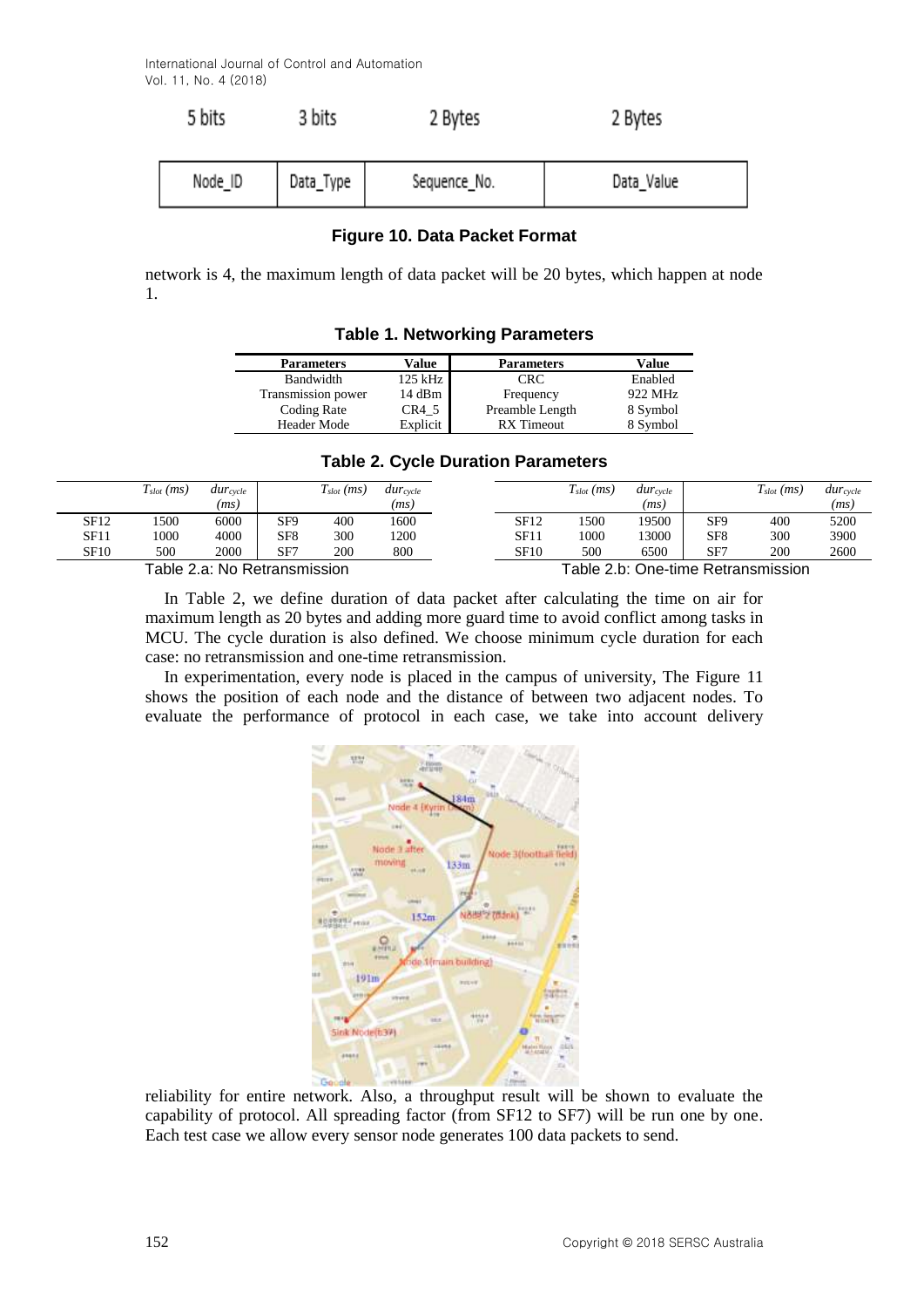

**Figure 11. Location Deployment**

**Figure 12. Comparison of Delivery Reliability for Entire Network**



**Figure 13. Comparison of Throughput for Entire Network**

The Figure 12 and Figure 13 are performance results of entire network. During testing time, number of data packet of entire network is generated 400 packets. The delivery reliabilities of one-time retransmission case for each SF are higher than no retransmission case. However, throughput of network is lower than no retransmission case because every node need to take more time to detect the success of transmission and retransmission.

# **5. Conclusion**

By multi-hop communication, LoRa is potentially very useful for the monitoring system for wide area with long distance. We contributed a protocol with multi-hop transmission for linear network including network construction period and data operating period. Also, we describe a mechanism for time synchronization used in protocol and show the constraints among synchronization time interval, clock drift rate and configurations in LoRa. With the result in performance evaluation part, this protocol is applicable for monitoring application in which need coverage long distance and every monitored point is almost placed as line style such as gas line system, high voltage line system, *etc*.